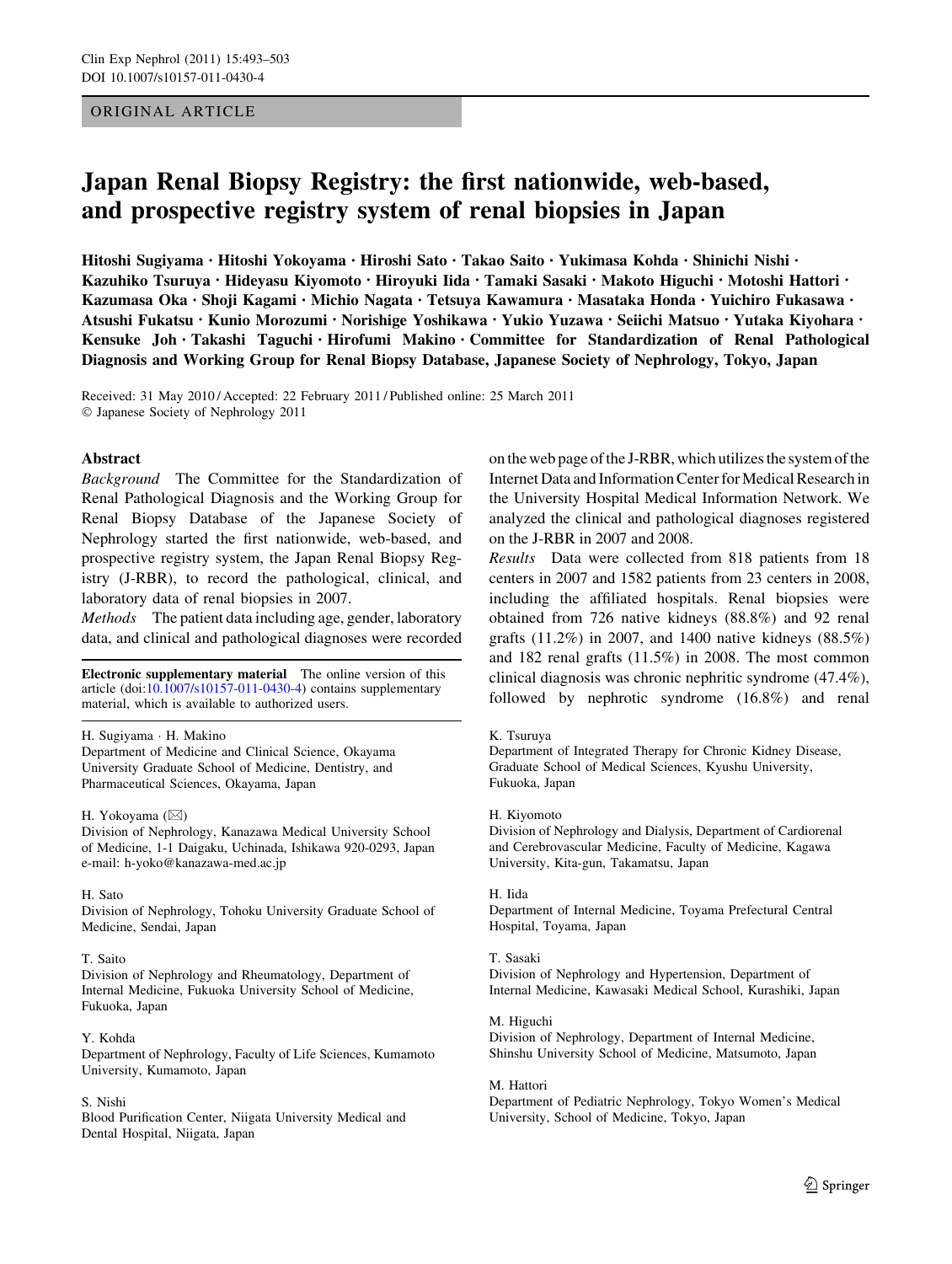transplantation (11.2%) in 2007. A similar frequency of the clinical diagnoses was recognized in 2008. Of the native kidneys, the most frequent pathological diagnosis as classified by pathogenesis was immunoglobulin (Ig) A nephropathy (IgAN) both in 2007 (32.9%) and 2008 (30.2%). Among the primary glomerular diseases (except IgAN), membranous nephropathy (MN) was the most common disease both in 2007 (31.4%) and 2008 (25.7%). Conclusions In a cross-sectional study, the J-RBR has shown IgAN to be the most common disease in renal biopsies in 2007 and 2008, consistent with previous Japanese studies. MN predominated in the primary glomerular diseases (except for IgAN). The frequency of the disease and the clinical and demographic correlations should be investigated in further analyses by the J-RBR.

Keywords Glomerulonephritis · Tubulointerstitial disorder - Renal vascular disease - Renal grafts - National registry

## Introduction

There has been no national registry of renal biopsies in Japan. The Committee for the Standardization of Renal Pathological Diagnosis and the Working Group for Renal Biopsy Database in the Japanese Society of Nephrology established the first

### K. Oka

Department of Pathology, Osaka Kaisei Hospital, Osaka, Japan

### S. Kagami

Department of Pediatrics, Institute of Health Bioscience, The University of Tokushima Graduate School, Tokushima, Japan

### M. Nagata

Molecular Pathology, Biomolecular and Integrated Medical Sciences, Graduate School of Comprehensive Human Sciences, University of Tsukuba, Tsukuba, Japan

### T. Kawamura

Division of Kidney and Hypertension, Department of Medicine, Jikei University School of Medicine, Tokyo, Japan

### M. Honda

Department of Pediatric Nephrology, Tokyo Metropolitan Kiyose Children's Hospital, Tokyo, Japan

### Y. Fukasawa

Department of Pathology, KKR Sapporo Medical Center, Sapporo, Japan

A. Fukatsu Department of Nephrology, Kyoto University Graduate School of Medicine, Kyoto, Japan

### K. Morozumi

Kidney Center, Japanese Red Cross Nagoya Daini Hospital, Nagoya, Japan

nationwide, web-based, and prospective registry system, the Japan Renal Biopsy Registry (J-RBR), to record pathological, clinical, and laboratory data regarding all renal biopsies performed in 2007.

To date, the epidemiological and clinical data of renal diseases are available from nationwide registries of renal biopsies from the United Kingdom [\[1](#page-10-0)], Italy [\[2](#page-10-0)], Denmark [\[3](#page-10-0)], Spain [\[4](#page-10-0)], the Czech Republic [\[5](#page-10-0)], and Australia [\[6\]](#page-10-0). The role of a renal biopsy registry has been recently encouraged [\[7](#page-10-0)]. In Japan, several surveys were temporarily conducted for patients with restricted renal diseases, including primary glomerulonephritis [[8\]](#page-10-0), idiopathic membranous nephropathy (MN) [[9\]](#page-10-0), and immunoglobulin (Ig) A nephropathy (IgAN) [\[10](#page-10-0)]. However, there has been no web-based, nationwide, or prospective registry system of overall renal biopsies in Japan. The aim of the current study was to provide data to investigate the epidemiology and frequency of renal diseases with a histological diagnosis for patients registered in 2007 and 2008 on the J-RBR.

## Subjects and methods

Registry system and patients

The researchers on the Committee for the Standardization of Renal Pathological Diagnosis and the Working Group

N. Yoshikawa Department of Pediatrics, Wakayama Medical University, School of Medicine, Wakayama, Japan

Y. Yuzawa - S. Matsuo

Department of Nephrology, Nagoya University Graduate School of Medicine, Nagoya, Japan

Y. Kiyohara Department of Environmental Medicine, Graduate School of Medical Sciences, Kyushu University, Fukuoka, Japan

K. Joh

Division of Renal Pathology, Clinical Research Center, Chiba-East National Hospital, Chiba, Japan

## T. Taguchi  $(\boxtimes)$

Department of Pathology, Nagasaki University Graduate School of Biomedical Sciences, 1-12-4 Sakamoto, Nagasaki 852-8523, Japan e-mail: taguchi@nagasaki-u.ac.jp

Present Address:

S. Nishi Division of Nephrology and Kidney Center, Kobe University Graduate School of Medicine, Kobe, Japan

Present Address: K. Oka Department of Pathology, Hyogo Prefectural Nishinomiya Hospital, Nishinomiya, Japan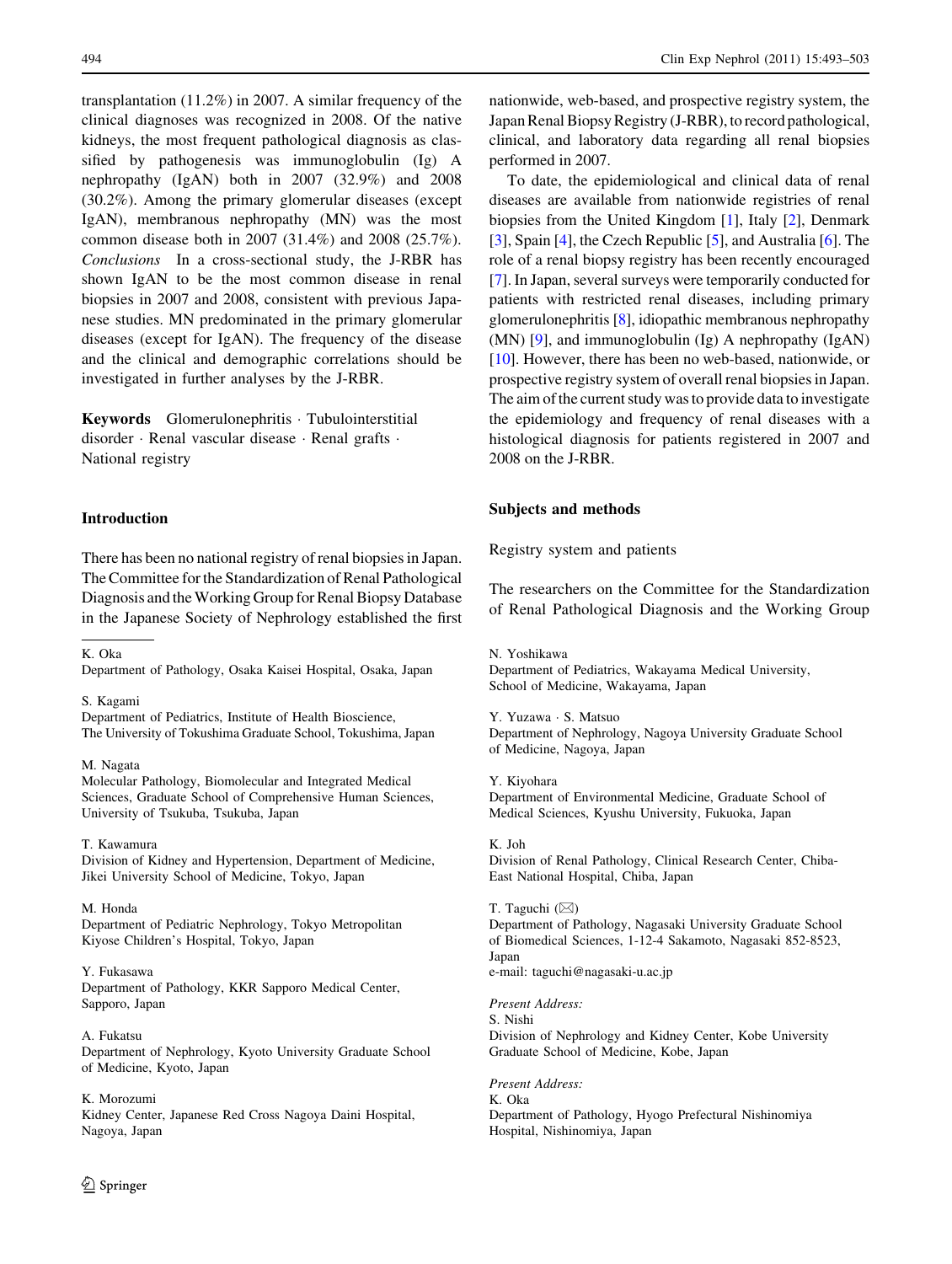for Renal Biopsy Database in the Japanese Society of Nephrology participated in this study. The report includes the data from patients on the J-RBR, registered prospectively from January to December of 2007 and 2008. Patient data including age, gender, laboratory data, and the clinical and pathological diagnoses were electronically recorded at each institution and registered on the web page of the J-RBR utilizing the system of Internet Data and Information Center for Medical Research (INDICE) in the University Hospital Medical Information Network (UMIN). The ethical committee of the Okayama University Graduate School of Medicine, Dentistry, and Pharmaceutical Sciences comprehensively approved the study, and a local committee of participating centers and their affiliated hospitals individually approved the study. Written informed consent was obtained from the patients at the time of biopsy or before participation in the study. The J-RBR is registered to the Clinical Trial Registry of UMIN (registered number UMIN000000618) and is available in Japanese and English.

Clinical or renal histopathological diagnosis and laboratory data

Three classifications, clinical diagnosis, histological diagnosis by pathogenesis, and histological diagnosis by histopathology, were selected for each case (Supplementary Table) from the J-RBR. The classification of clinical diagnoses was determined as follows: acute nephritic syndrome, rapidly progressive nephritic syndrome, recurrent or persistent hematuria, chronic nephritic syndrome, nephrotic syndrome, renal disorder with metabolic disease, renal disorder with collagen disease or vasculitis, hypertensive nephropathy, inherited renal disease, acute renal failure, drug-induced nephropathy, renal transplantation, and others. The definitions of the former five clinical diagnoses were based on the clinical syndromes and glomerular histopathology in the classification of glomerular diseases [[11\]](#page-10-0). Acute nephritic syndrome was defined as a syndrome characterized by the abrupt onset of hematuria, proteinuria, hypertension, decreased glomerular filtration,

M. Honda

Tokyo Metropolitan Children's Medical Center, Tokyo, Japan

Present Address:

Y. Yuzawa Department of Nephrology, Fujita Health University, Toyoake, Japan

### Present Address:

K. Joh

Division of Pathology, Sendai Shakai Hoken Hospital, Sendai, Japan

and edema. Rapidly progressive nephritic syndrome was defined as an abrupt or insidious onset of hematuria, proteinuria, anemia, and rapidly progressing renal failure. Recurrent or persistent hematuria included the insidious or abrupt onset of gross or microscopic hematuria with little or no proteinuria and no evidence of other features of nephritic syndrome. Chronic nephritic syndrome was defined as slowly developing renal failure accompanied by proteinuria, hematuria, with or without hypertension. Nephrotic syndrome was defined as massive proteinuria  $>3.5$  g/day and hypoalbuminemia of  $<$ 3 g/dL of serum albumin with or without edema or hypercholesteremia.

The renal histological diagnosis is classified either according to pathogenesis (A) or by histopathology (B) as follows: (A) primary glomerular disease (except IgAN), IgAN, purpura nephritis, lupus nephritis, myeloperoxidaseantineutrophil cytoplasmic antibody (MPO-ANCA)-positive nephritis, protein 3 (PR3)-ANCA-positive nephritis, anti-glomerular basement membrane antibody nephritis, hypertensive nephrosclerosis, thrombotic microangiopathy, diabetic nephropathy, amyloid nephropathy, Alport syndrome, thin basement membrane disease, infection-related nephropathy, transplanted kidney, and others; (B) minor glomerular abnormalities, focal and segmental glomerulosclerosis (FSGS), MN, mesangial proliferative glomerulonephritis, endocapillary proliferative glomerulonephritis, membranoproliferative glomerulonephritis (MPGN) (type I, III), dense deposit disease, crescentic and necrotizing glomerulonephritis, sclerosing glomerulonephritis, nephrosclerosis, acute interstitial nephritis, chronic interstitial nephritis, acute tubular necrosis, transplanted kidney, and others. IgAN (Berger disease) was separated from primary glomerular diseases on the basis of basic glomerular alterations in the classification of glomerular diseases [\[11](#page-10-0)]. Clinical data, including urinalysis, daily proteinuria, serum creatinine concentrations, total protein, albumin, and total cholesterol values were also recorded, but only the frequency of the disease is described here.

## **Statistics**

Data were expressed as mean  $\pm$  SD as appropriate. Statistical analyses were performed using the JMP software program, version 8 (SAS Institute Inc., Cary, NC, USA).

## Results

Baseline characteristics of registered biopsies

Data were collected from 818 patients from 18 centers in 2007 and 1582 patients from 23 centers in 2008, including the affiliated hospitals. Renal biopsies were obtained from

Present Address: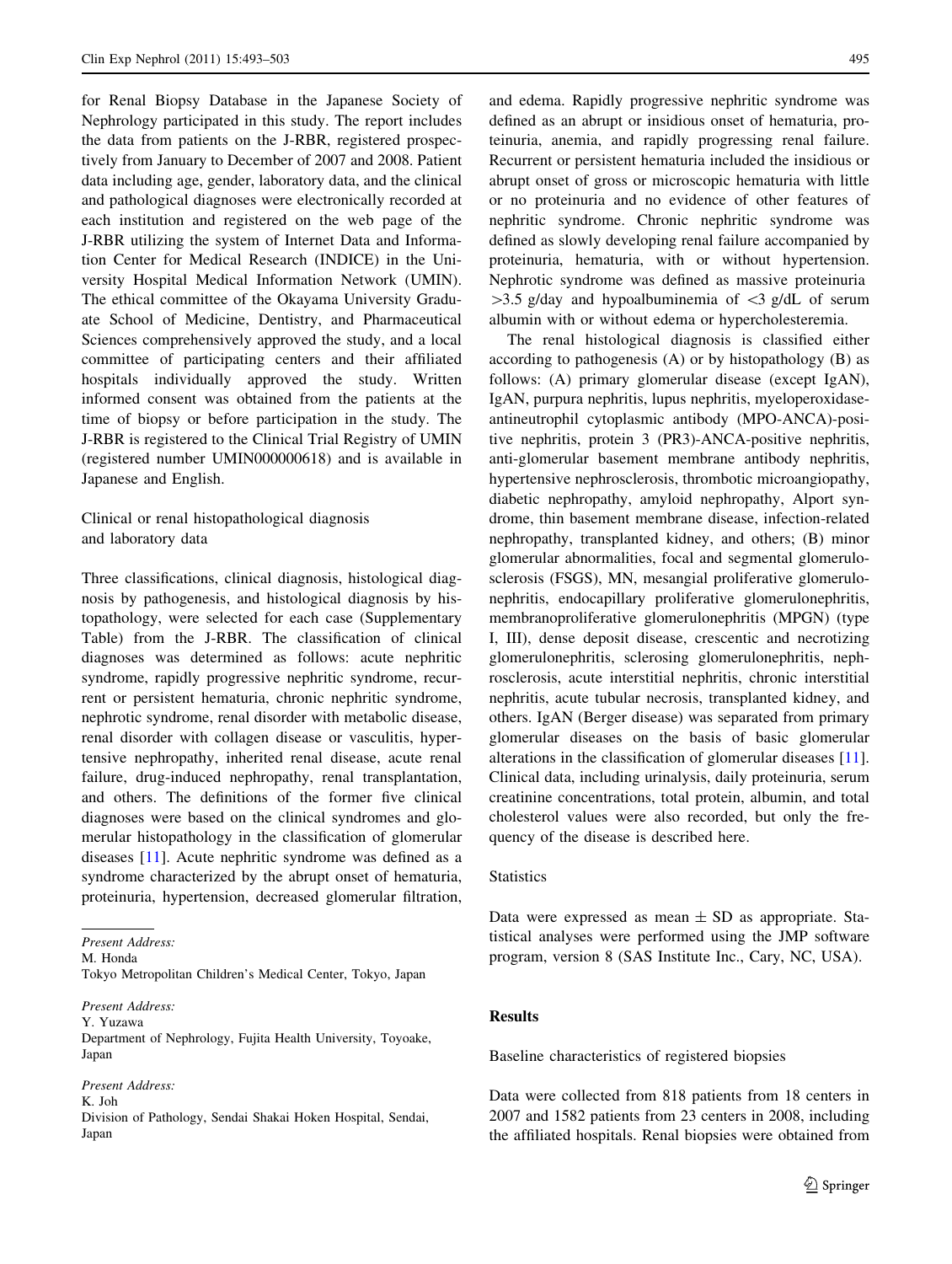Table 1 Number of participating renal centers and registered renal biopsies on the Japan Renal Biopsy Registry (J-RBR) in 2007 and 2008

| Year              | 2007            | 2008            | Total           |
|-------------------|-----------------|-----------------|-----------------|
| Renal centers     | 18              | 23              | 23              |
| Total biopsies    | 818             | 1582            | 2400            |
| Average age $(y)$ | $44.6 \pm 20.7$ | $44.2 \pm 21.1$ | $44.4 \pm 21.0$ |
| Male              | 430             | 851             | 1281            |
| Female            | 388             | 731             | 1119            |
| Native kidneys    | 726             | 1400            | 2126            |
| Average age $(y)$ | $45.2 \pm 21.4$ | $44.8 \pm 22.0$ | $44.9 \pm 21.5$ |
| Male              | 378             | 751             | 1129            |
| Female            | 348             | 649             | 997             |
| Renal grafts      | 92              | 182             | 274             |
| Average age $(y)$ | $40.5 \pm 13.5$ | $39.4 \pm 16.3$ | $39.8 \pm 15.4$ |
| Male              | 52              | 100             | 152             |
| Female            | 40              | 82              | 122             |

726 native kidneys (88.8%) and 92 renal grafts (11.2%) in 2007 and 1400 native kidneys (88.5%) and 182 renal grafts  $(11.5\%)$  in 2008 (Table 1). The average age of the patients was  $44.6 \pm 20.7$  years of age in 2007 and  $44.2 \pm$ 21.1 years of age in 2008. A higher number of male patients than female patients were registered in both years (male patients 52.6% in 2007 and 53.8% in 2008). The distribution of the total number of renal biopsies according to age and gender are presented in Fig. 1, and reveals a different age and gender distribution in native kidneys and renal grafts.

## The frequency of clinical diagnoses

The clinical diagnosis and renal histological diagnosis as classified by pathogenesis and by histopathology were

determined for each biopsy. A clinical diagnosis of chronic nephritic syndrome was the most frequent, followed by nephrotic syndrome and renal transplantation in 2007, which was similar in 2008 (Table [2](#page-4-0)). In native kidneys, the majority of the cases corresponded to chronic nephritic syndrome, followed by nephrotic syndrome and recurrent or persistent hematuria or renal disorder with collagen disease or vasculitis in 2007 (Table [2](#page-4-0)). Similar frequencies of chronic nephritic syndrome, nephrotic syndrome and renal disorder with collagen disease or vasculitis were observed in 2008 (Table [2](#page-4-0)).

### The frequency of pathological diagnoses

Pathological diagnoses were classified by pathogenesis (Table [3\)](#page-4-0) and histopathology (Table [4](#page-5-0)). In the classification of pathogenesis, IgAN was diagnosed most frequently, followed by primary glomerular disease (except IgAN) and renal grafts both in 2007 and 2008 (Table [3](#page-4-0)). In the present cohort, except for renal grafts, the frequency of IgAN was 32.9%, followed by primary glomerular disease (except IgAN) (26.3%) and diabetic nephropathy (5.9%) in 2007 (Table [3\)](#page-4-0). A slightly lower frequency of IgAN was present (30.2%), but similar frequencies of primary glomerular disease (except IgAN) (26.3%) and diabetic nephropathy (5.1%) were observed in 2008 (Table [3\)](#page-4-0).

In the pathological diagnoses as classified by histopathology, mesangial proliferative glomerulonephritis was primarily observed in 2007 and 2008 (Table [4](#page-5-0)). In the present cohort, except for renal grafts, the frequency of mesangial proliferative glomerulonephritis was the highest followed by MN, minor glomerular abnormalities, nephrosclerosis, and crescentic and necrotizing glomerulonephritis in 2007 (Table [4\)](#page-5-0). In 2008, mesangial proliferative glomerulonephritis was the most frequently diagnosed,



Fig. 1 Distribution of age ranges and gender in total renal biopsies (a), native kidneys (b), and renal grafts (c) in the combined data of 2007 and 2008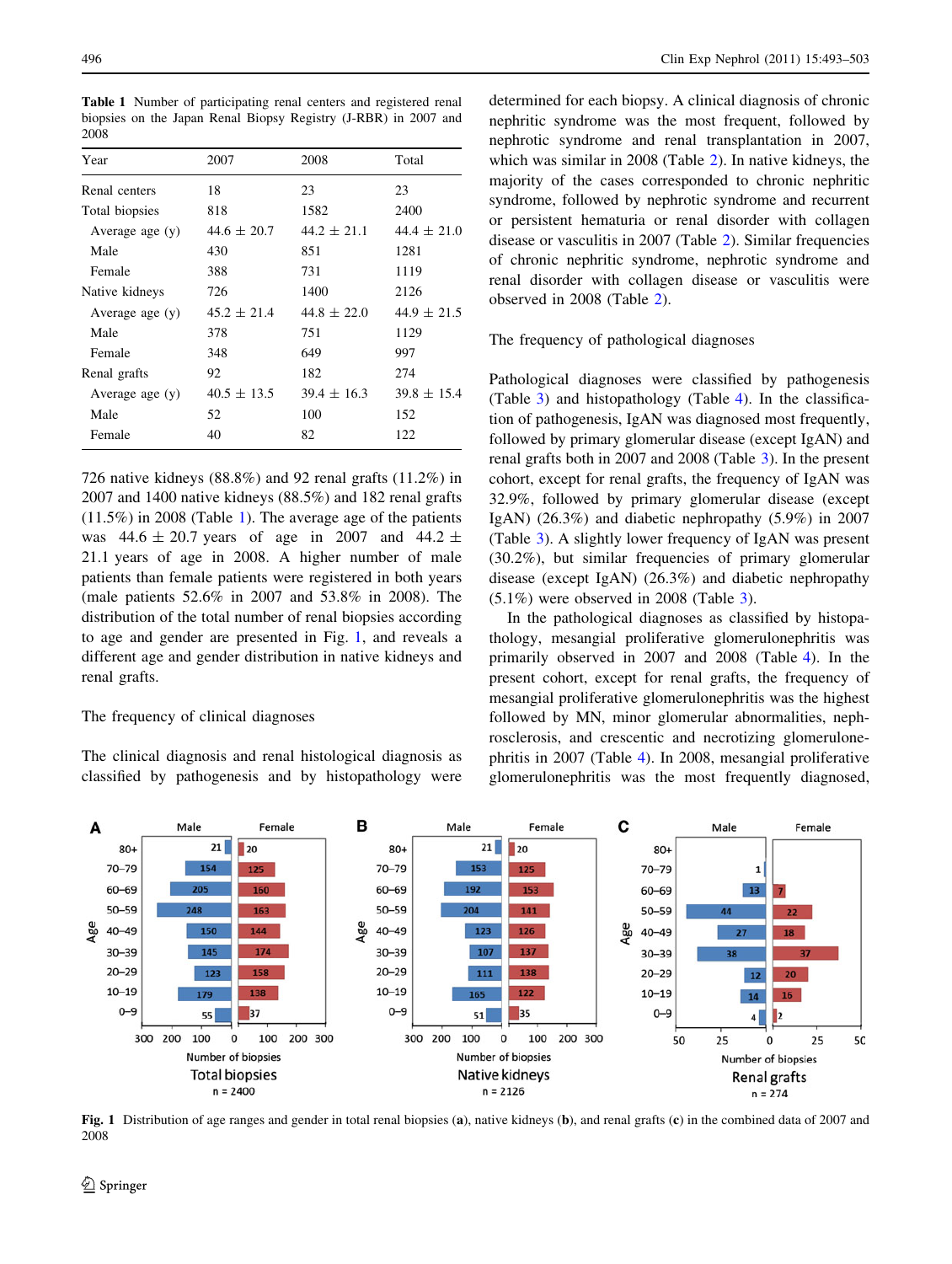<span id="page-4-0"></span>

| Classification                                     | 2007             |       | 2008             |       | Total            |       |
|----------------------------------------------------|------------------|-------|------------------|-------|------------------|-------|
|                                                    | $\boldsymbol{n}$ | $\%$  | $\boldsymbol{n}$ | $\%$  | $\boldsymbol{n}$ | $\%$  |
| Chronic nephritic syndrome                         | 388              | 47.4  | 768              | 48.5  | 1156             | 48.2  |
| Nephrotic syndrome                                 | 138              | 16.9  | 259              | 16.4  | 397              | 16.5  |
| Renal transplantation                              | 92               | 11.2  | 182              | 11.5  | 274              | 11.4  |
| Renal disorder with collagen disease or vasculitis | 41               | 5.0   | 87               | 5.5   | 128              | 5.3   |
| Rapidly progressive nephritic syndrome             | 33               | 4.0   | 80               | 5.1   | 113              | 4.7   |
| Recurrent or persistent hematuria                  | 41               | 5.0   | 33               | 2.1   | 74               | 3.1   |
| Renal disorder with metabolic syndrome             | 29               | 3.5   | 46               | 2.9   | 75               | 3.1   |
| Hypertensive nephropathy                           | 14               | 1.7   | 30               | 1.9   | 44               | 1.8   |
| Acute nephritic syndrome                           | 15               | 1.8   | 20               | 1.3   | 35               | 1.5   |
| Acute renal failure                                | 7                | 0.9   | 13               | 0.8   | 20               | 0.8   |
| Drug-induced nephropathy                           | 3                | 0.4   | 11               | 0.7   | 14               | 0.6   |
| Inherited renal disease                            | 5                | 0.6   | 8                | 0.5   | 13               | 0.5   |
| Others                                             | 12               | 1.6   | 45               | 2.8   | 57               | 2.4   |
| Total                                              | 818              | 100.0 | 1582             | 100.0 | 2400             | 100.0 |

Table 3 Frequency of pathological diagnoses as classified by pathogenesis

| Classification                                            | 2007             |       | 2008             |       | Total          |       |
|-----------------------------------------------------------|------------------|-------|------------------|-------|----------------|-------|
|                                                           | $\boldsymbol{n}$ | $\%$  | $\boldsymbol{n}$ | $\%$  | n              | $\%$  |
| IgA nephropathy                                           | 239              | 29.2  | 424              | 26.8  | 663            | 27.6  |
| Primary glomerular disease (except IgA nephropathy)       | 191              | 23.3  | 369              | 23.3  | 560            | 23.3  |
| Renal graft                                               | 93               | 11.3  | 179              | 11.3  | 272            | 11.3  |
| Diabetic nephropathy                                      | 43               | 5.2   | 71               | 4.5   | 114            | 4.8   |
| Hypertensive nephrosclerosis                              | 31               | 3.7   | 61               | 3.9   | 92             | 3.8   |
| Lupus nephritis                                           | 29               | 3.5   | 59               | 3.7   | 88             | 3.7   |
| MPO-ANCA-positive nephritis                               | 25               | 3.0   | 58               | 3.7   | 83             | 3.5   |
| Purpura nephritis                                         | 18               | 2.2   | 39               | 2.5   | 57             | 2.4   |
| Amyloid nephropathy                                       | 12               | 1.4   | 22               | 1.4   | 34             | 1.4   |
| Infection-related nephropathy                             | 16               | 1.9   | 16               | 1.0   | 32             | 1.3   |
| Thin basement membrane disease                            | 11               | 1.3   | 5                | 0.3   | 16             | 0.7   |
| Alport syndrome                                           |                  | 0.1   | 9                | 0.6   | 10             | 0.4   |
| PR3-ANCA-positive nephritis                               |                  | 0.1   | 7                | 0.4   | 8              | 0.3   |
| Thrombotic microangiopathy                                | 3                | 0.3   | $\mathfrak{2}$   | 0.1   | 5              | 0.2   |
| Anti-glomerular basement membrane antibody-type nephritis | $\Omega$         | 0.0   | 4                | 0.3   | $\overline{4}$ | 0.2   |
| Others                                                    | 105              | 12.8  | 257              | 16.2  | 362            | 15.1  |
| Total                                                     | 818              | 100.0 | 1582             | 100.0 | 2400           | 100.0 |

with minor glomerular abnormalities being the second, and MN being the third (Table [4](#page-5-0)).

Primary glomerular disease (except IgAN) and nephrotic syndrome

In the cohort of primary glomerular disease as classified by pathogenesis, MN was predominant, followed by mesangial proliferative glomerulonephritis, minor glomerular abnormalities, and FSGS in 2007 (Table [5](#page-5-0)). In 2008, MN was still the most frequently diagnosed, present at the same frequency as minor glomerular abnormalities (Table [5](#page-5-0)).

In nephrotic syndrome as classified by clinical diagnosis, primary glomerular disease (except IgAN) was predominant, followed by diabetic nephropathy, amyloid nephropathy, IgAN, and lupus nephritis in 2007 (Table [6](#page-6-0)). A similar ordering of the disease frequencies was noted in 2008 (Table [6](#page-6-0)). Among the primary glomerular diseases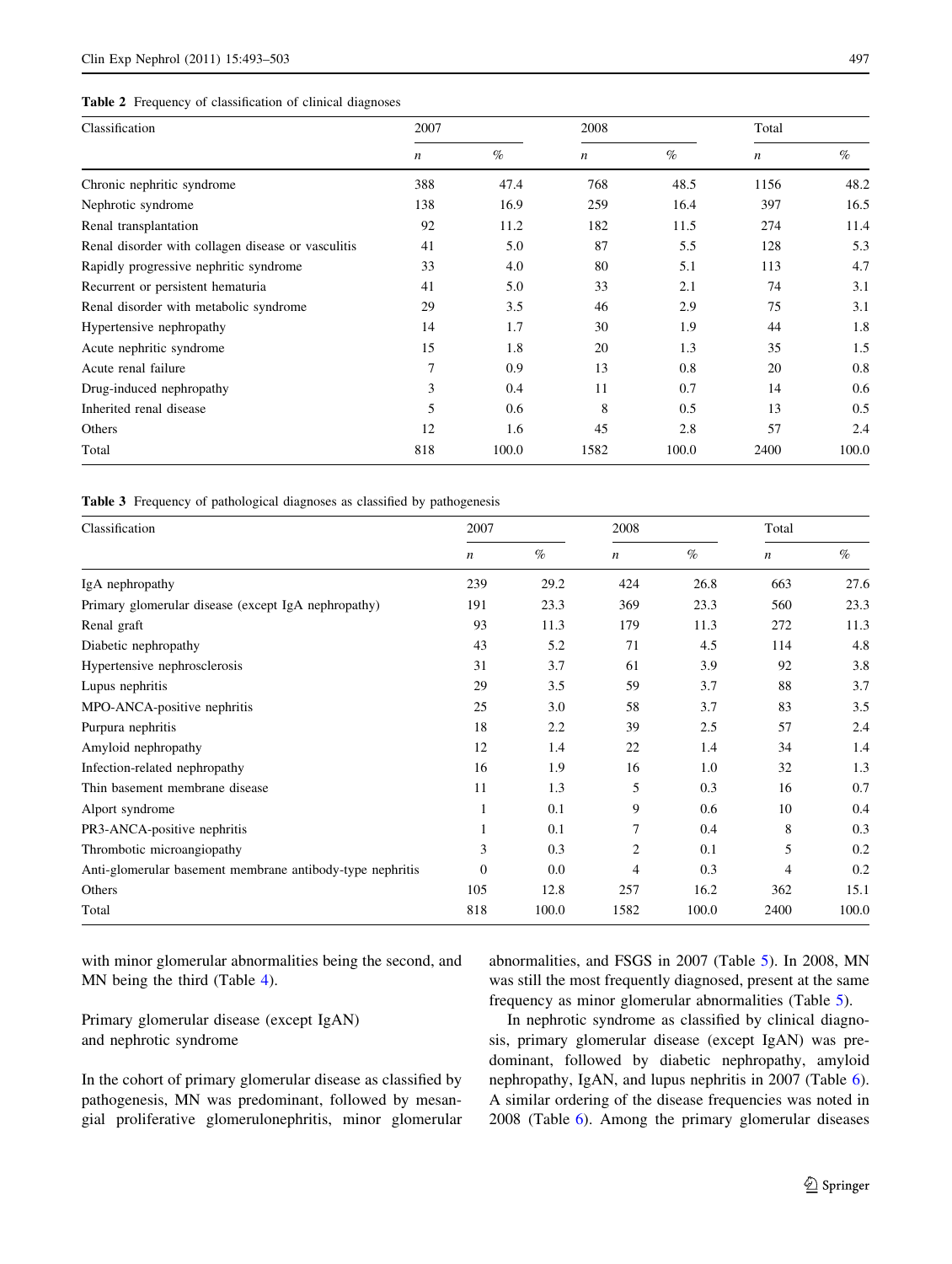<span id="page-5-0"></span>

|  |  | Table 4 Frequency of pathological diagnoses as classified by histopathology |  |  |  |  |
|--|--|-----------------------------------------------------------------------------|--|--|--|--|
|--|--|-----------------------------------------------------------------------------|--|--|--|--|

| Classification                                            | 2007 |       | 2008             |       | Total            |       |
|-----------------------------------------------------------|------|-------|------------------|-------|------------------|-------|
|                                                           | n    | $\%$  | $\boldsymbol{n}$ | $\%$  | $\boldsymbol{n}$ | $\%$  |
| Mesangial proliferative glomerulonephritis                | 326  | 39.8  | 607              | 38.4  | 933              | 38.9  |
| Renal graft                                               | 90   | 11.0  | 171              | 10.8  | 261              | 10.9  |
| Membranous nephropathy                                    | 74   | 9.0   | 128              | 8.1   | 202              | 8.4   |
| Minor glomerular abnormalities                            | 52   | 6.3   | 143              | 9.0   | 195              | 8.1   |
| Crescentic and necrotizing glomerulonephritis             | 32   | 3.9   | 87               | 5.5   | 119              | 5.0   |
| Nephrosclerosis                                           | 38   | 4.6   | 77               | 4.9   | 115              | 4.8   |
| Focal segmental glomerulosclerosis                        | 32   | 3.9   | 65               | 4.1   | 97               | 4.0   |
| Membranoproliferative glomerulonephritis (type I and III) | 20   | 2.4   | 32               | 2.0   | 52               | 2.2   |
| Chronic interstitial nephritis                            | 24   | 2.9   | 21               | 1.3   | 45               | 1.9   |
| Endocapillary proliferative glomerulonephritis            | 18   | 2.2   | 27               | 1.7   | 45               | 1.9   |
| Sclerosing glomerulonephritis                             | 10   | 1.2   | 33               | 2.1   | 43               | 1.8   |
| Acute interstitial nephritis                              | 7    | 0.9   | 18               | 1.1   | 25               | 1.0   |
| Acute tubular necrosis                                    | 5    | 0.6   | 6                | 0.4   | 11               | 0.5   |
| Dense deposit disease                                     |      | 0.1   | 5                | 0.3   | 6                | 0.3   |
| Others                                                    | 89   | 10.8  | 162              | 10.2  | 251              | 10.5  |
| Total                                                     | 818  | 100.0 | 1582             | 100.0 | 2400             | 100.0 |

Table 5 Frequency of pathological diagnoses as classified by histopathology in primary glomerular disease (except IgA nephropathy)

| Classification                                            | 2007           |       | 2008             |       | Total            |       |
|-----------------------------------------------------------|----------------|-------|------------------|-------|------------------|-------|
|                                                           | n              | $\%$  | $\boldsymbol{n}$ | $\%$  | $\boldsymbol{n}$ | $\%$  |
| Membranous nephropathy                                    | 60             | 31.4  | 95               | 25.7  | 155              | 27.7  |
| Minor glomerular abnormalities                            | 33             | 17.3  | 95               | 25.7  | 128              | 22.9  |
| Mesangial proliferative glomerulonephritis                | 45             | 23.6  | 82               | 22.2  | 127              | 22.7  |
| Focal segmental glomerulosclerosis                        | 24             | 12.6  | 53               | 14.4  | 77               | 13.8  |
| Membranoproliferative glomerulonephritis (type I and III) | 13             | 6.8   | 19               | 5.1   | 32               | 5.7   |
| Crescentic and necrotizing glomerulonephritis             | 5              | 2.6   | 6                | 1.6   | 11               | 2.0   |
| Endocapillary proliferative glomerulonephritis            |                | 0.5   | 6                | 1.6   | 7                | 1.3   |
| Nephrosclerosis                                           | $\overline{c}$ | 1.0   | 4                | 1.1   | 6                | 1.1   |
| Dense deposit disease                                     |                | 0.5   | 3                | 0.8   | 4                | 0.7   |
| Sclerosing glomerulonephritis                             | 2              | 1.0   |                  | 0.3   | 3                | 0.5   |
| Others                                                    | 5              | 2.6   | 5                | 1.4   | 10               | 1.8   |
| Total                                                     | 191            | 100.0 | 369              | 100.0 | 560              | 100.0 |

(except IgAN) in nephrotic syndrome, MN was dominant followed by minor glomerular abnormalities, such as minimal change nephrotic syndrome (MCNS), FSGS, and MPGN (type I and III) in 2007 (Table [7](#page-6-0)). In 2008, the frequency of minor glomerular abnormalities was predominant, followed by MN (Table [7\)](#page-6-0).

Clinical diagnosis of MN, minor glomerular abnormalities, and FSGS

Subanalyses of subjects with a clinical diagnosis of MN, minor glomerular abnormalities, and FSGS were performed since these were the most common forms of primary glomerular diseases (except IgAN) (Tables [8,](#page-6-0) [9,](#page-7-0) [10](#page-7-0)). Nephrotic syndrome was the most common clinical diagnosis in MN and minor glomerular abnormalities (Tables [8](#page-6-0), [9\)](#page-7-0), whereas chronic nephritic syndrome was the most common in FSGS (Table [10\)](#page-7-0). In the pathogenesis of minor glomerular abnormalities (total 195 cases), primary glomerular diseases (except IgAN) comprised 65.6% (128 cases), followed by others 13.8% (27 cases), IgAN 8.2% (16 cases) and thin basement membrane disease 5.1% (10 cases). In the pathogenesis of FSGS (total 97 cases), primary glomerular diseases (except IgAN) comprised 79.4%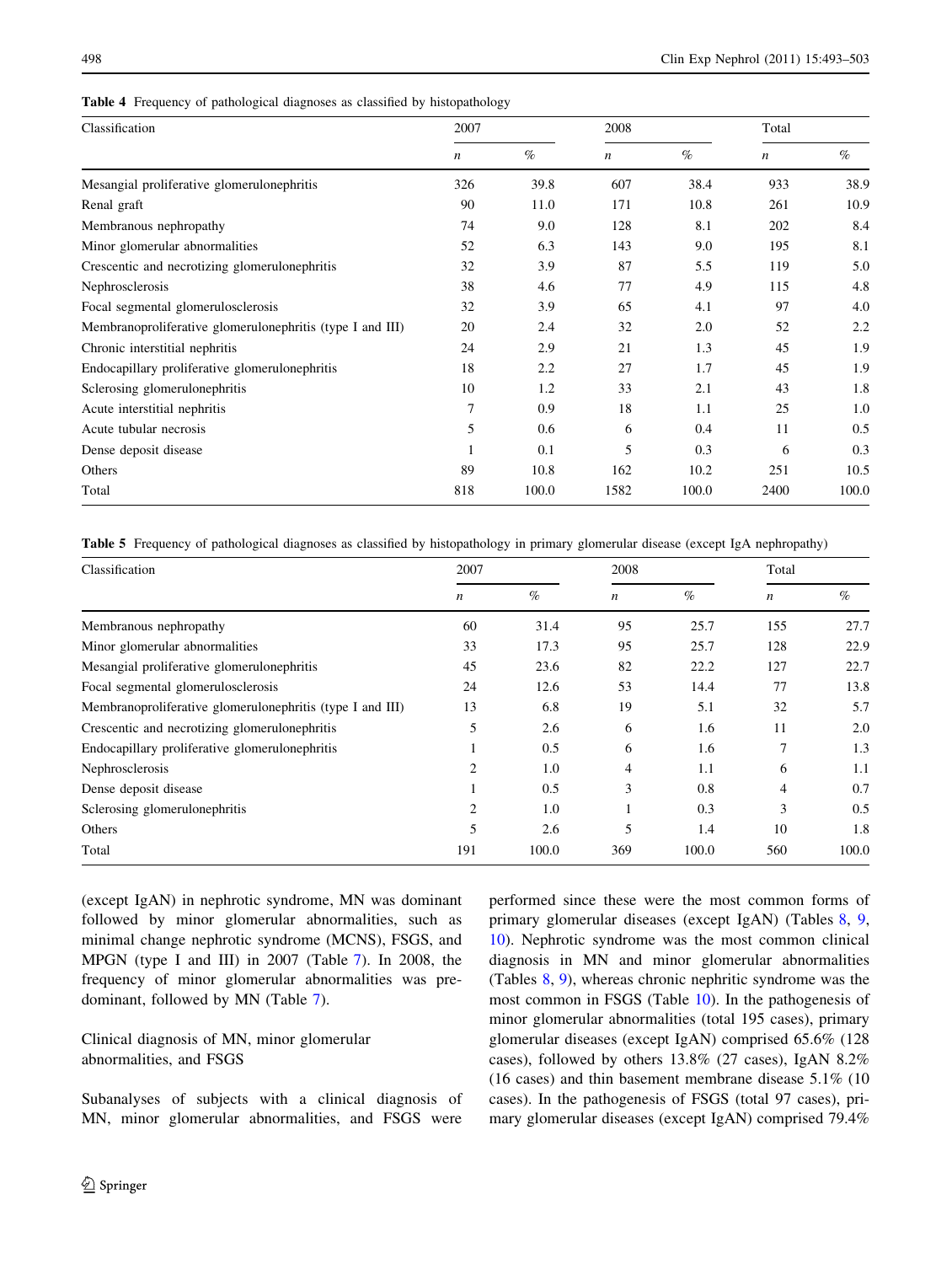<span id="page-6-0"></span>Table 6 Frequency of pathological diagnoses as classified by pathogenesis in nephrotic syndrome

| Classification                                      | 2007             |       | 2008             |       | Total            |       |
|-----------------------------------------------------|------------------|-------|------------------|-------|------------------|-------|
|                                                     | $\boldsymbol{n}$ | $\%$  | $\boldsymbol{n}$ | $\%$  | $\boldsymbol{n}$ | $\%$  |
| Primary glomerular disease (except IgA nephropathy) | 91               | 65.9  | 179              | 69.1  | 270              | 68.0  |
| Diabetic nephropathy                                | 15               | 10.9  | 15               | 5.8   | 30               | 7.6   |
| Amyloid nephropathy                                 | 9                | 6.5   | 13               | 5.0   | 22               | 5.5   |
| IgA nephropathy                                     | 8                | 5.8   | 9                | 3.5   | 17               | 4.3   |
| Lupus nephritis                                     | 4                | 2.9   | 8                | 3.1   | 12               | 3.0   |
| Purpura nephritis                                   |                  | 0.7   | $\overline{4}$   | 1.5   | 5                | 1.3   |
| Infection-related nephropathy                       | 3                | 2.2   |                  | 0.4   | 4                | 1.0   |
| Thrombotic microangiopathy                          |                  | 0.7   | $\Omega$         | 0.0   |                  | 0.3   |
| MPO-ANCA-positive nephritis                         | $\Omega$         | 0.0   |                  | 0.4   |                  | 0.3   |
| Hypertensive nephrosclerosis                        | $\overline{0}$   | 0.0   |                  | 0.4   |                  | 0.3   |
| Others                                              | 6                | 4.3   | 28               | 10.8  | 34               | 8.6   |
| Total                                               | 138              | 100.0 | 259              | 100.0 | 397              | 100.0 |

Table 7 Frequency of pathological diagnoses as classified by histopathology in primary glomerular disease (except IgA nephropathy) in nephrotic syndrome

| Classification                                            | 2007 |       |                  | 2008  |                | Total |  |
|-----------------------------------------------------------|------|-------|------------------|-------|----------------|-------|--|
|                                                           | n    | $\%$  | $\boldsymbol{n}$ | $\%$  | n              | $\%$  |  |
| Minor glomerular abnormalities                            | 29   | 31.9  | 79               | 44.1  | 108            | 40.0  |  |
| Membranous nephropathy                                    | 40   | 44.0  | 56               | 31.3  | 96             | 35.6  |  |
| Focal segmental glomerulosclerosis                        | 10   | 11.0  | 25               | 14.0  | 35             | 13.0  |  |
| Membranoproliferative glomerulonephritis (type I and III) | 7    | 7.7   | 13               | 7.3   | 20             | 7.4   |  |
| Mesangial proliferative glomerulonephritis                |      | 1.1   | 4                | 2.2   |                | 1.9   |  |
| Crescentic and necrotizing glomerulonephritis             | 2    | 2.2   |                  | 0.6   | 3              | 1.1   |  |
| Endocapillary proliferative glomerulonephritis            |      | 1.1   | $\Omega$         | 0.0   |                | 0.4   |  |
| Others                                                    |      | 1.1   |                  | 0.6   | $\overline{c}$ | 0.7   |  |
| Total                                                     | 91   | 100.0 | 179              | 100.0 | 270            | 100.0 |  |

## Table 8 Frequency of clinical diagnoses in membranous nephropathy

| Classification                                     | 2007             |       | 2008             |       | Total                       |       |  |
|----------------------------------------------------|------------------|-------|------------------|-------|-----------------------------|-------|--|
|                                                    | $\boldsymbol{n}$ | $\%$  | $\boldsymbol{n}$ | $\%$  | $\boldsymbol{n}$            | $\%$  |  |
| Nephrotic syndrome                                 | 44               | 59.5  | 66               | 51.6  | 110                         | 54.5  |  |
| Chronic nephritic syndrome                         | 20               | 27.0  | 47               | 36.7  | 67                          | 33.2  |  |
| Renal disorder with collagen disease or vasculitis | 7                | 9.5   | 9                | 7.0   | 16                          | 7.9   |  |
| Renal disorder with metabolic syndrome             |                  | 1.4   |                  | 0.8   | $\overline{c}$              | 1.0   |  |
| Recurrent or persistent hematuria                  |                  | 1.4   | $\Omega$         | 0.0   |                             | 0.5   |  |
| Renal transplantation                              | $\Omega$         | 0.0   |                  | 0.8   |                             | 0.5   |  |
| Rapidly progressive nephritic syndrome             | $\Omega$         | 0.0   |                  | 0.8   |                             | 0.5   |  |
| Acute nephritic syndrome                           | $\Omega$         | 0.0   |                  | 0.8   |                             | 0.5   |  |
| Drug-induced nephropathy                           | $\Omega$         | 0.0   |                  | 0.8   |                             | 0.5   |  |
| Others                                             |                  | 1.4   |                  | 0.8   | $\mathcal{D}_{\mathcal{L}}$ | 1.0   |  |
| Total                                              | 74               | 100.0 | 128              | 100.0 | 202                         | 100.0 |  |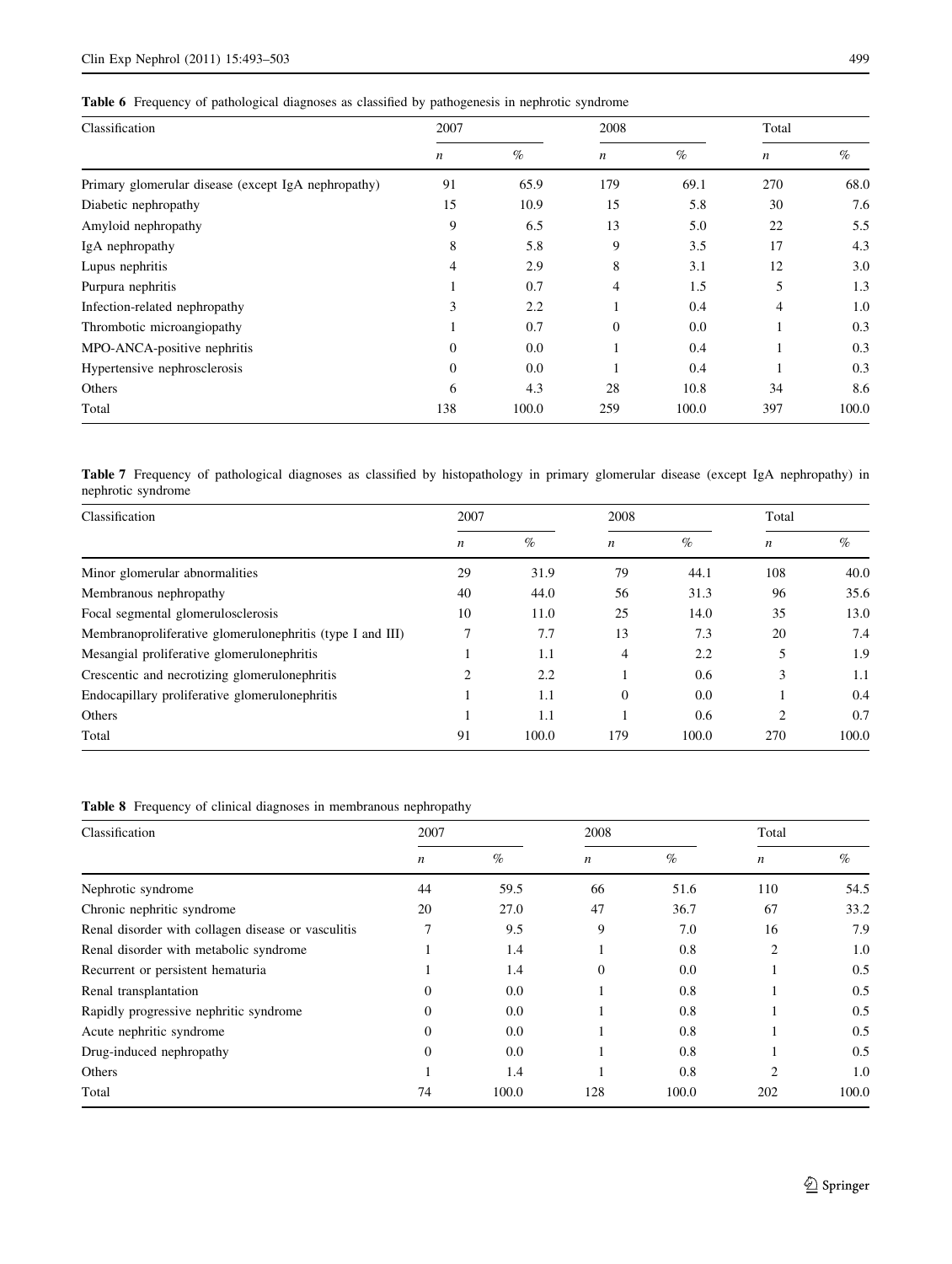| Classification                                     | 2007             |       | 2008             |       | Total            |       |  |
|----------------------------------------------------|------------------|-------|------------------|-------|------------------|-------|--|
|                                                    | $\boldsymbol{n}$ | $\%$  | $\boldsymbol{n}$ | $\%$  | $\boldsymbol{n}$ | $\%$  |  |
| Nephrotic syndrome                                 | 29               | 55.8  | 82               | 57.3  | 111              | 56.9  |  |
| Chronic nephritic syndrome                         | 9                | 17.3  | 43               | 30.0  | 52               | 26.7  |  |
| Recurrent or persistent hematuria                  | 6                | 11.5  | 10               | 7.0   | 16               | 8.2   |  |
| Renal disorder with collagen disease or vasculitis |                  | 1.9   |                  | 3.5   | 6                | 3.1   |  |
| Rapidly progressive nephritic syndrome             |                  | 1.9   | $\Omega$         | 0.0   |                  | 0.5   |  |
| Renal disorder with metabolic syndrome             |                  | 1.9   | $\Omega$         | 0.0   |                  | 0.5   |  |
| Acute nephritic syndrome                           |                  | 1.9   | $\Omega$         | 0.0   |                  | 0.5   |  |
| Drug-induced nephropathy                           |                  | 1.9   | $\Omega$         | 0.0   |                  | 0.5   |  |
| Inherited renal disease                            | 0                | 0.0   |                  | 0.7   |                  | 0.5   |  |
| Others                                             | 3                | 5.8   | $\mathfrak{D}$   | 1.4   | 5                | 2.6   |  |
| Total                                              | 52               | 100.0 | 143              | 100.0 | 195              | 100.0 |  |

### <span id="page-7-0"></span>Table 9 Frequency of clinical diagnoses in minor glomerular abnormalities

Table 10 Frequency of clinical diagnoses in focal segmental glomerulosclerosis

| Classification                                     | 2007             | 2008  |                  |       | Total |       |  |
|----------------------------------------------------|------------------|-------|------------------|-------|-------|-------|--|
|                                                    | $\boldsymbol{n}$ | $\%$  | $\boldsymbol{n}$ | $\%$  | n     | $\%$  |  |
| Chronic nephritic syndrome                         | 18               | 56.3  | 32               | 49.2  | 50    | 51.5  |  |
| Nephrotic syndrome                                 | 10               | 31.3  | 26               | 40.0  | 36    | 37.1  |  |
| Inherited renal disease                            | 2                | 6.3   | $\Omega$         | 0.0   | 2     | 2.1   |  |
| Renal disorder with collagen disease or vasculitis |                  | 3.1   |                  | 1.5   | 2     | 2.1   |  |
| Rapidly progressive nephritic syndrome             |                  | 3.1   |                  | 1.5   | 2     | 2.1   |  |
| Renal transplantation                              | 0                | 0.0   |                  | 1.5   |       | 1.0   |  |
| Recurrent or persistent hematuria                  | 0                | 0.0   |                  | 1.5   |       | 1.0   |  |
| Renal disorder with metabolic syndrome             | 0                | 0.0   |                  | 1.5   |       | 1.0   |  |
| Others                                             | $\Omega$         | 0.0   | $\overline{c}$   | 3.1   | 2     | 2.1   |  |
| Total                                              | 32               | 100.0 | 65               | 100.0 | 97    | 100.0 |  |

Table 11 Profile of IgA nephropathy

| IgA nephropathy                    | 2007              | 2008                    | Total                   |
|------------------------------------|-------------------|-------------------------|-------------------------|
| Total native kidney biopsies $(n)$ | 239               | 421                     | 660                     |
| Average age (y)                    | $36.5 \pm 19.0$   | $36.4 \pm 18.2$         | $36.4 \pm 18.5$         |
| Male $(n)$                         | 112 $(46.9\%)^a$  | 219 $(52.0\%)^a$        | 331 $(50.2\%)^a$        |
| Average age (y)                    | $37.1 \pm 18.9^b$ | $37.2 \pm 19.3^{\rm b}$ | $37.2 \pm 19.1^{\rm b}$ |
| Female $(n)$                       | $127(53.1\%)$     | $202(48.0\%)$           | 329 (49.8%)             |
| Average age (y)                    | $36.1 \pm 19.2$   | $35.4 \pm 17.0$         | $35.7 \pm 17.8$         |

<sup>a</sup> Ratio indicates percentage of each gender in each biopsy category

<sup>b</sup> Not significant as compared to another gender

(77 cases), followed by others 11.3% (11 cases) and hypertensive nephrosclerosis 4.1% (4 cases).

## Subanalysis of IgAN

The profile, classification of clinical diagnosis, and the pathological diagnosis of IgAN, the most frequent glomerulonephritis on the J-RBR, were further analyzed (Tables 11, [12](#page-8-0), [13\)](#page-8-0). The percentage of IgAN detected in total biopsies and native kidneys was 27.5 and 31.0% in 2007 and 2008, respectively. The average age was the fourth decade in both genders. There was no difference in the proportion based on gender (Table 11). The majority of the clinical and pathological diagnoses were chronic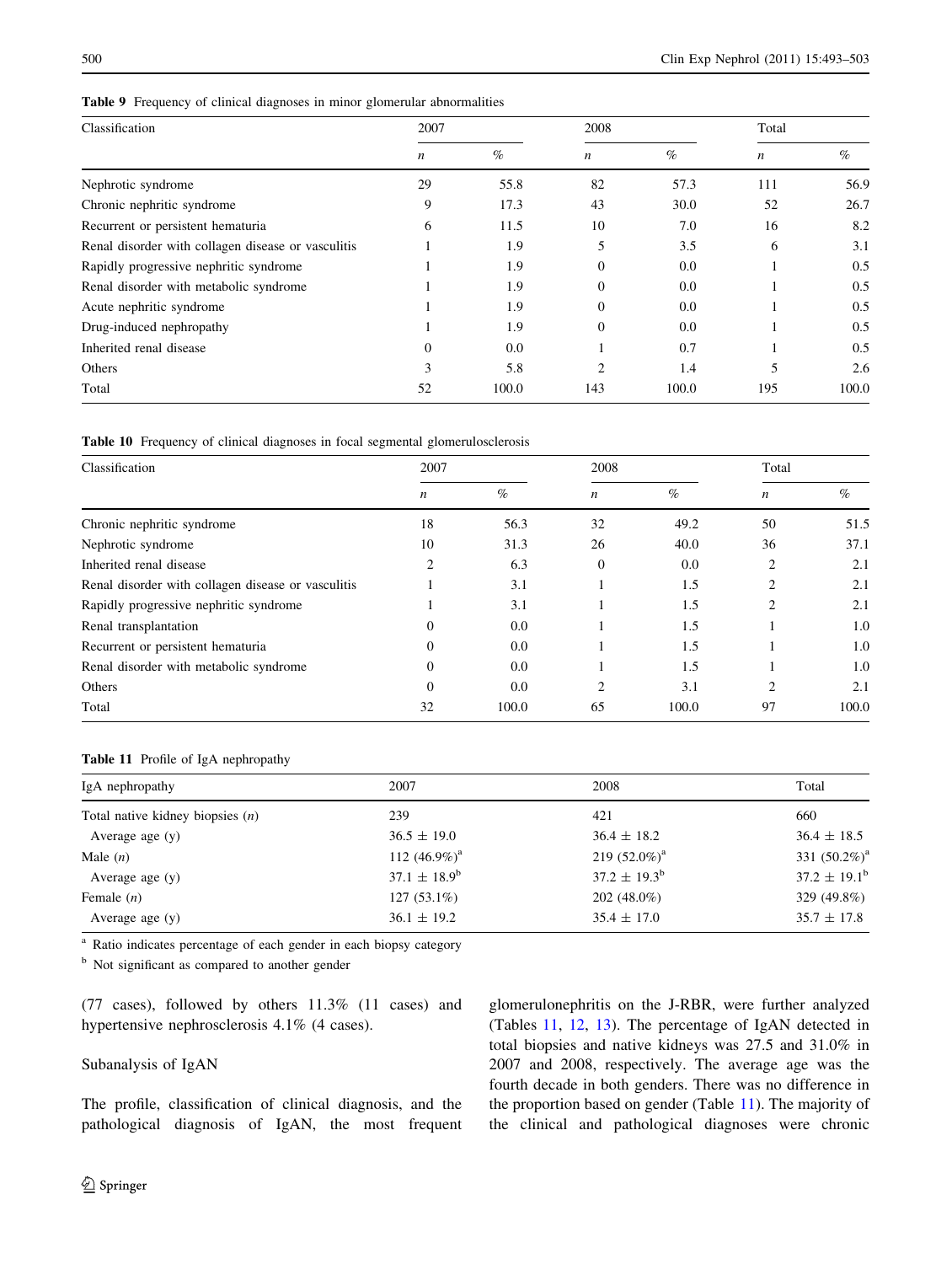<span id="page-8-0"></span>Table 12 Frequency of classification of clinical diagnoses in IgA nephropathy

| Clinical diagnosis                        | 2007             |       | 2008             |       | Total            |               |
|-------------------------------------------|------------------|-------|------------------|-------|------------------|---------------|
|                                           | $\boldsymbol{n}$ | $\%$  | $\boldsymbol{n}$ | $\%$  | $\boldsymbol{n}$ | $\%$          |
| Chronic nephritic syndrome                | 197              | 82.4  | -387             | 91.9  | 584              | 88.5          |
| Recurrent or persistent<br>hematuria      | 23               | 9.6   | 17               | 4.0   | 40               | 6.1           |
| Nephrotic syndrome                        | 8                | 3.3   | 9                | 2.1   | 17               | 2.6           |
| Rapidly progressive nephritic<br>syndrome | 8                | 3.3   | 1                | 0.2   | 9                | 1.4           |
| Acute nephritic syndrome                  | 2                | 0.8   | 4                | 0.9   | 6                | 0.9           |
| Hypertensive nephropathy                  | 0                | 0.0   | $\overline{c}$   | 0.5   | 2                | 0.3           |
| Renal disorder with metabolic<br>disease  | 1                | 0.4   | $\theta$         | 0.0   | 1                | 0.2           |
| Acute renal failure                       | $\theta$         | 0.0   | 1                | 0.2   | 1                | $0.2^{\circ}$ |
| Total                                     | 239              | 100.0 | 421              | 100.0 | 660              | 100.0         |

nephritic syndrome (Table 12) and mesangial proliferative glomerulonephritis (Table 13), respectively.

## Other diseases

Rare diseases such as Alport syndrome, Fabry disease, lipoprotein glomerulopathy, and dense deposit disease (one case each) were registered in 2007, and one subject was diagnosed with POEMS syndrome in 2008.

## Discussion

The J-RBR obtained data from 818 and 1582 patients with kidney disease and renal transplantation who submitted renal biopsies in 2007 and 2008, respectively. The main objectives of the registry were, based on the histopathological findings, to establish the frequency of glomerulopathies, tubulointerstitial diseases, renal vascular disorders,

and renal grafts in renal biopsies in Japan. Data for all patients with histopathological evidence of renal disease at the participating centers were collected on standard forms and registered on the J-RBR program in the UMIN-IN-DICE. Chronic nephritic syndrome was the most frequent clinical diagnosis in both years of the registry. IgAN was the most frequently diagnosed disease in renal biopsies in 2007 and 2008, consistent with previous reports [\[8](#page-10-0)]. In patients with nephrotic syndrome, primary glomerular diseases (except IgAN) were predominant in both years.

Regarding the classification of clinical diagnosis in native kidney biopsies, more than half were diagnosed with chronic nephritic syndrome, which was usually accompanied by urinary abnormalities, as shown in Table [2.](#page-4-0) The frequency of clinical diagnosis may reflect the prevalence of renal biopsy in Japan. Indications of renal biopsy in Japan included urinary abnormalities such as mild-tomoderate proteinuria with or without hematuria, massive proteinuria such as nephrotic syndrome, rapidly progressive glomerulonephritis, and renal allografts (a protocol or episode biopsy). Solitary hematuria may be indicated after urological examinations. In Japan, all students in primary and junior high schools routinely undergo an annual urinalysis by the dip-stick test as one of the national health programs. Therafter students in high schools and universities and employees of companies submit to a urinalysis as part of a nationwide screening program. This social system promotes the early referral to nephrologists and may thus influence the frequency of chronic nephritic syndrome according to the clinical diagnoses of the J-RBR.

In the present study, IgAN was the most frequently diagnosed by pathological findings, which is consistent with a previous report [\[8](#page-10-0)]. The frequency of IgAN was 32.9% in 2007 and 30.2% in 2008 in native kidneys of patients registered on the J-RBR, which was less than that in the previous nationwide survey [[8\]](#page-10-0). IgAN is the most common biopsy-proven renal disease among primary glomerulopathies in Asia as described in reports from

Table 13 Frequency of pathological diagnoses as classified by histopathology

| Pathological diagnosis by histopathology                  | 2007 |       | 2008             |       | Total            |       |
|-----------------------------------------------------------|------|-------|------------------|-------|------------------|-------|
|                                                           | n    | $\%$  | $\boldsymbol{n}$ | $\%$  | $\boldsymbol{n}$ | $\%$  |
| Mesangial proliferative glomerulonephritis                | 228  | 95.4  | 398              | 94.5  | 626              | 94.8  |
| Minor glomerular abnormalities                            | 0    | 0.0   | 16               | 3.8   | 16               | 2.4   |
| Crescentic and necrotizing glomerulonephritis             | 2    | 0.8   | 3                | 0.7   | 5                | 0.8   |
| Sclerosing glomerulonephritis                             | 3    | 1.3   | $\Omega$         | 0.0   | 3                | 0.5   |
| Nephrosclerosis                                           |      | 0.4   |                  | 0.2   | $\overline{c}$   | 0.3   |
| Membranous nephropathy                                    |      | 0.4   |                  | 0.2   | $\overline{2}$   | 0.3   |
| Membranoproliferative glomerulonephritis (type I and III) |      | 0.4   | $\Omega$         | 0.0   |                  | 0.2   |
| Others                                                    | 3    | 1.3   | 2                | 0.5   | 5                | 0.8   |
| Total                                                     | 239  | 100.0 | 421              | 100.0 | 660              | 100.0 |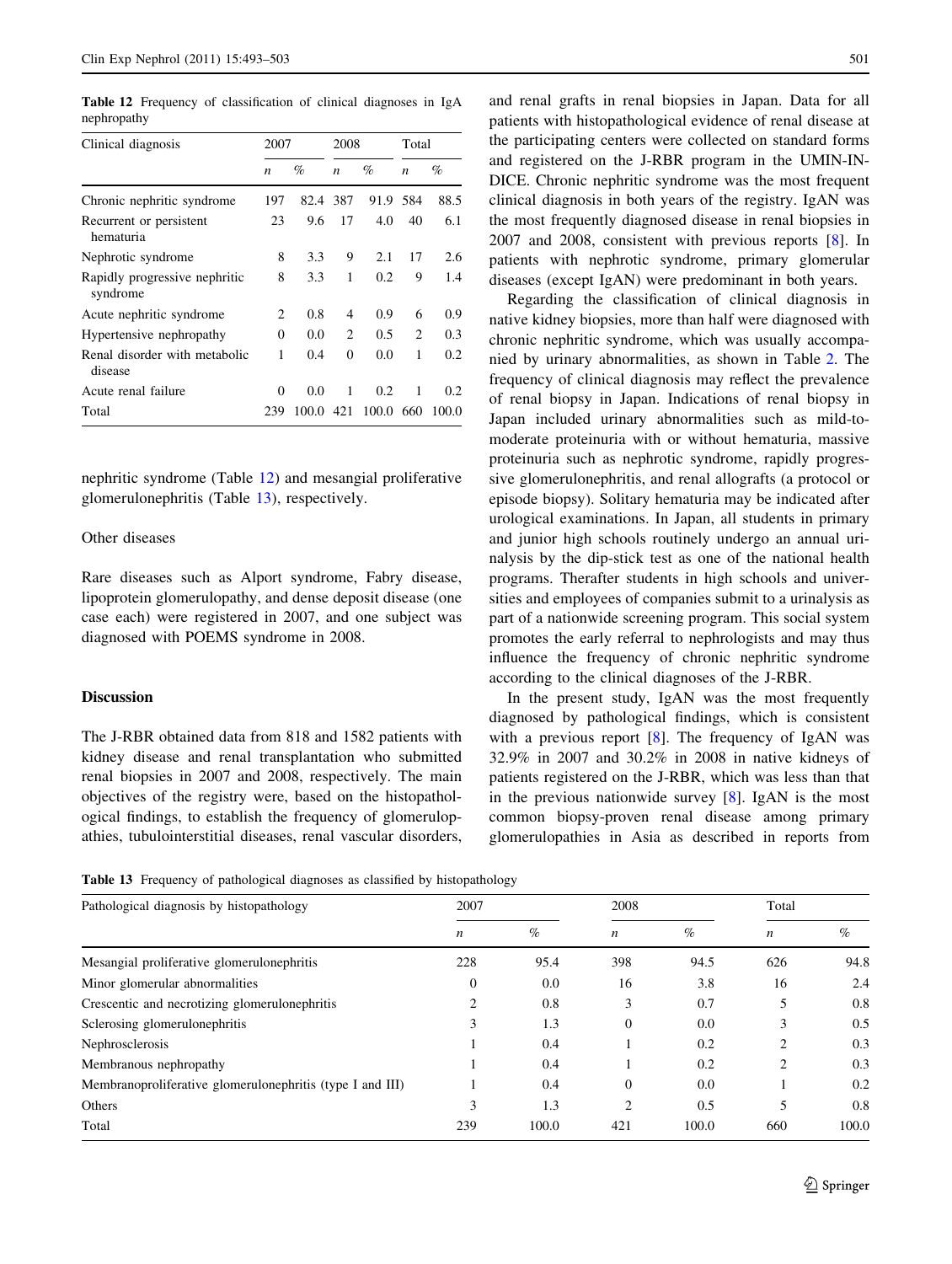Korea [\[12](#page-10-0)] and China [\[13](#page-10-0)]. In the United States, IgAN is the most common primary glomerulopathy in young adult Caucasians and the most common cause of end-stage renal disease, while it was found to be rare in African Americans in whom FSGS remained more common [\[14](#page-10-0)]. In Australia, IgAN, FSGS, lupus nephritis, and vasculitis are the most common renal diseases in adults with a male predominance, excepting lupus nephritis [\[6](#page-10-0)]. In Europe, IgAN is the most frequent primary glomerulonephritis in several countries [[2,](#page-10-0) [4](#page-10-0), [5](#page-10-0), [15\]](#page-10-0), while MN is the most frequent in Macedonia [[16\]](#page-10-0), MPGN in Romania [\[17](#page-10-0)], and non-IgA mesangial proliferative glomerulonephritis in Serbia [\[18](#page-10-0)]. FSGS is the most frequent renal disease in a recent report from Brazil [[19\]](#page-10-0). Because there is a different policy of renal biopsy practice in each country, it may not be easy to compare the different databases across countries. Instead, the changing frequency patterns of renal disease in the same country over a certain time period are useful to treat disease and reduce chronic kidney disease burden [[20\]](#page-10-0).

The frequency of nephrotic syndrome was 19.0% in 2007 and 18.5% in 2008 for patients registered on the J-RBR. Primary renal diseases were present in approximately two-thirds of all patients with nephrotic syndrome. MN was the most common primary nephrotic syndrome in 2007 (44.0%) and MCNS was the most common in 2008 (44.1%). The reason for this difference may depend on the cohort of registered biopsies in both years, since the number of patients registered was not as large as other registries [\[2](#page-10-0), [4](#page-10-0), [13,](#page-10-0) [19\]](#page-10-0).

For the registry of patients with end-stage renal disease in Japan, there has been a nationwide and yearly statistical survey of chronic dialysis patients since 1968, conducted by the Japanese Society for Dialysis Therapy in Japan [\[21](#page-10-0)]. The combined data of the J-RBR with this dialysis registry will allow us to evaluate the long-term outcome of patients with various renal diseases in the near future. Similarly, the combined renal transplant registry data allows the evaluation of patient outcome. A sizeable frequency of renal grafts was registered on the J-RBR. Consequently, the future analysis of renal grafts, including the frequency of the protocol and episode biopsies and the precise histological diagnosis, will be necessary.

There is no overall registry of renal biopsies in Japan at the moment. It is noteworthy that the J-RBR is webbased, and a prospective registry system that can easily increase the number of participating centers and enlarge the number of patients enroled in the future. We cannot conclude that the present sample of patients on the J-RBR in 2007 and in 2008 is actually representative of the nationwide frequency of glomerular, tubulointerstitial, or renal vascular diseases or renal grafts in Japan. However, in the near future, investigation of a larger cohort or a population-based analysis of the rate of each renal disease may reveal the actual frequency of the disease and the distribution of age ranges by utilizing the J-RBR system.

Acknowledgments The authors greatly acknowledge the help and assistance of many colleagues in centers and affiliated hospitals with collecting the data. We also sincerely thank Ms. Mayumi Irie in the UNIN-INDICE for establishing and supporting the registration system of J-RBR. This study was supported by the committee grant from the Japanese Society of Nephrology and by a grant-in-aid from the Research Group on Progressive Renal Disease from the Ministry of Health, Labor and Welfare, Japan.

## Appendix

The following investigators participated in the project for developing the J-RBR:

Hokkaido District

KKR Sapporo Medical Center (Pathology), Akira Suzuki.

Tohoku District

Tohoku University Hospital and affiliated hospitals (Internal Medicine), Keisuke Nakayama, Takashi Nakamichi.

## Kanto District

Chiba-East National Hospital (Clinical Research Center), Takashi Kenmochi, Hideaki Kurayama, Motonobu Nishimura; The Jikei University Hospital (Internal Medicine); Tokyo Metropolitan Kiyose Children's Hospital (Pediatric Nephrology), Hiroshi Hataya, Kenji Ishikura, Yuko Hamasaki; Tokyo Women's Medical University Hospital (Pediatric Nephrology), Ishizuka Kiyonobu; Tsukuba University Hospital (Pathology and Nephrology), Joichi Usui.

## Koushinetsu District

Niigata University Medical and Dental Hospital (Internal Medicine), Naofumi Imai; Shinshu University Hospital (Internal Medicine), Yuji Kamijo, Wataru Tsukada, Koji Hashimoto.

## Hokuriku District

Kanazawa Medical University Hospital (Internal Medicine), Hiroshi Okuyama, Keiji Fujimoto, Junko Imura; Toyama Prefectural Central Hospital (Internal Medicine), Junya Yamahana, Masahiko Kawabata.